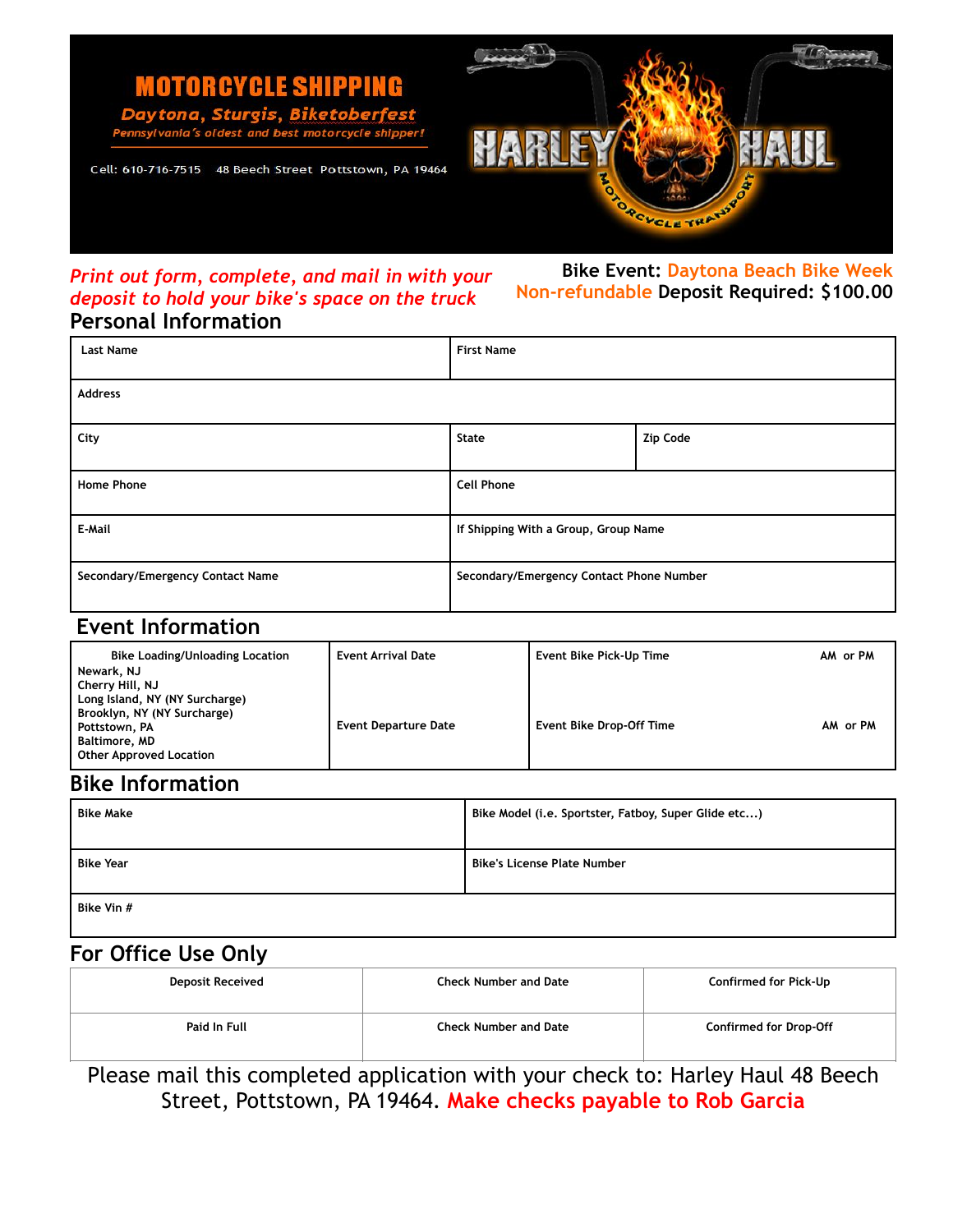

## **SHIPPING RULES**

*\*\*\*\*\*\*\*\*\*\*\*\*\*\*\*\*\*\*\*\*\*\*\*\*\*\*\*\*\*\*\*\*\*\*\*\*\*\*\*\*\*\*\*\*\*\*\*\*\*\*\*\*\*\*\*\*\*\*\*\*\*\*\*\*\*\*\*\*\*\*\*\*\*\*\*\*\*\*\*\*\*\*\*\*\*\*\*\*\*\*\*\*\*\*\*\*\*\*\*\*\*\*\*\*\*\*\*\*\*\*\*\*\*\*\*\*\*\*\*\*\*\*\*\*\*\*\*\*\*\*\*\** 

*HARLEY HAUL MOTORCYCLE TRANSPORT* allows personal property to be securely stored inside of tour-packs, saddlebags, or compartments that are attached to or a part of the unit. Please understand that we have no way of inventorying personal items for our insurance company.

*HARLEY HAUL MOTORCYCLE TRANSPORT* expressly *forbids Customer* to transport illegal items, such as alcohol, tobacco, firearms, drugs, etc.

*Customer* assumes all responsibility, legally as well as financially, for all actions taken against *HARLEY HAUL MOTORCYCLE TRANSPORT* in relationship to transportation of illegal items by the *Customer*, in *HARLEY HAUL MOTORCYCLE TRANSPORT*'s vehicles.

*HARLEY HAUL MOTORCYCLE TRANSPORT* will **NOT** accept any additional parts, boxes, bags, helmets, etc. temporarily attached to the *Unit(s)*, as these items may shift during transit and could damage your property as well as others.

*Customer* is or represents, the legal owner of the *Unit(s)* listed, and has the authority to enter into this contract. This contract gives *HARLEY HAUL MOTORCYCLE TRANSPORT* permission to transport the *Unit(s)* listed.

### **Factors that could delay your shipment include, but are not limited to:**

- Weather conditions
- Road construction
- Inaccurate information provided by customer

**MOTORCYCLE SHIPPING** 

best motorcycle sl

- Non-responsive contacts at p/u or delivery
- Unavailable dates for p/u or delivery
- *HARLEY HAUL MOTORCYCLE TRANSPORT* has not been paid for unit
- *HARLEY HAUL MOTORCYCLE TRANSPORT* has been paid, but payment not cleared

#### **NONE of the factors listed above will be considered the responsibility or fault of** *HARLEY HAUL MOTORCYCLE TRANSPORT.*

#### *Unit* **Information:**

**P** Motorcycle **P** Trike **P** Chopper **P** Auto

Overall Height? \_\_\_\_\_\_\_\_inches (Height MUST NOT exceed 58" while *Unit(s)* is/are standing upright! ANYTHING exceeding 58" such as a windshield may need to be removed and shipped inside the cab of the truck).

Overall Width? \_\_\_\_\_\_\_\_inches (Overall width is measured from the farthest point to the farthest point, whether that is the saddle bags, handlebar tips, or fairing. If overall width is more than 48" (4') wide, you WILL be charged an oversize fee.)

Overall Length? \_\_\_\_\_\_\_\_inches (Overall length is measured from the farthest point to the farthest point, whether that is the tire, fender, or mounted accessories).

#### *PLEASE NOTE: IF MEASUREMENTS PROVIDED BY CUSTOMER ARE INCORRECT, HARLEY HAUL MOTORCYCLE TRANSPORT RESERVES THE RIGHT TO CHARGE ACCORDINGLY, BASED ON ACTUAL MEASUREMENTS.*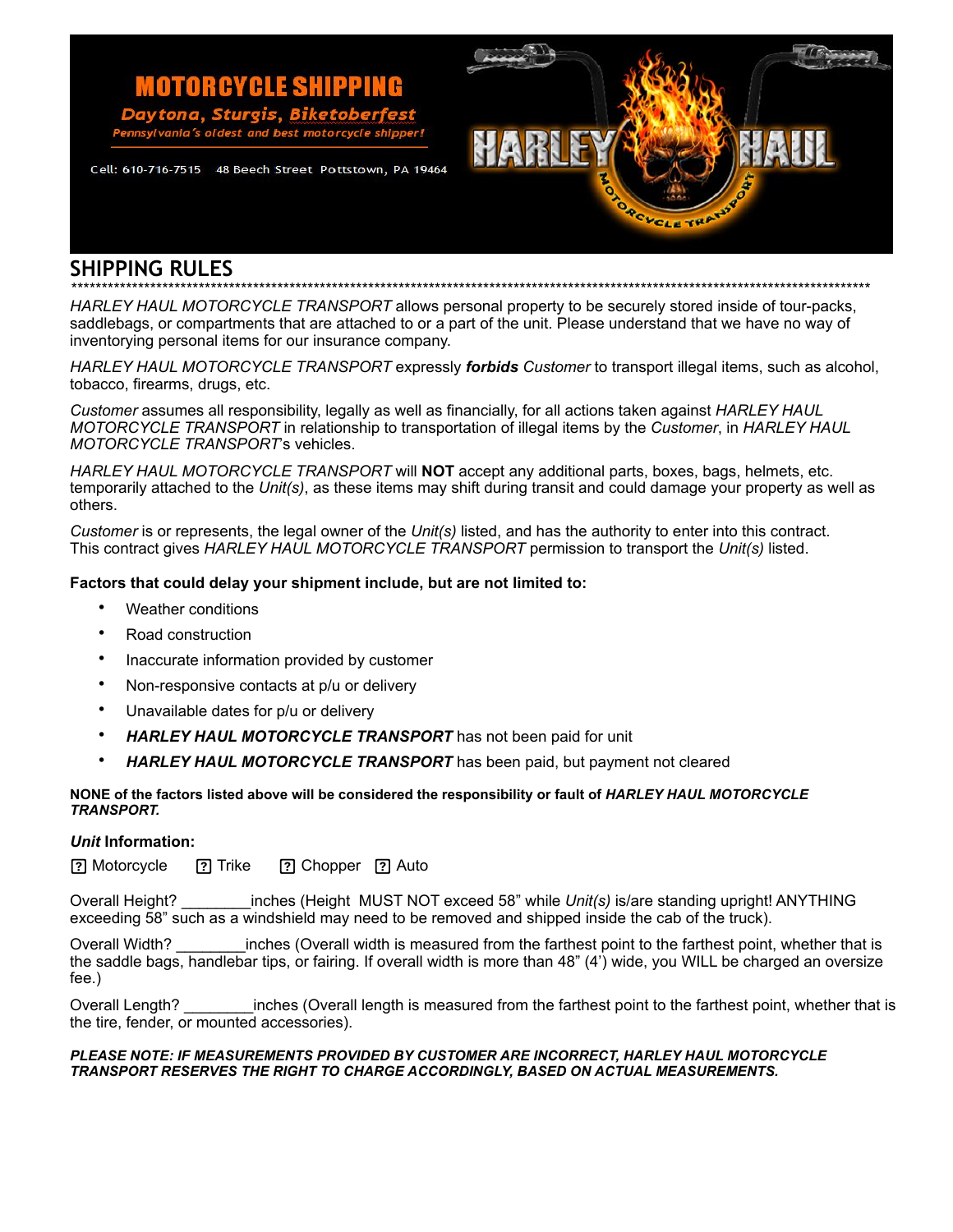

**SCHEDULE** *-* please, we can not stress enough, the importance of you sticking to the schedule *you provide to us* on this reservation application. The times you list for picking up and dropping off your bike at the event are extremely important to our overall event schedule and the schedules of 30-60 other bikers who are also on our trucks! The bikes are loaded in the trailers according to these schedules! (yes there is a method to the madness!) As an example - If you show up a day early, you may not be able to get your bike at that time. There could be 20 other bikes loaded behind yours that would need to be unloaded to get to your bike! We understand there may be flight delays etc, which are completely excusable but please give us a curtesy call if you will be more than 1/2 hour late due to unforeseen circumstances. If you are late NOT due to excusable delays or uncontrollable circumstances, you will be charged \$25.00 per hour per bike! (inexcusable reasons for lateness are: going to the bar, going to your hotel to eat, sleep, swim going shopping etc. when you are scheduled to pick up your bike at that time).

**GROUPS** - If one person needs to cancel their reservation in your group, that does not mean the entire group needs to cancel theirs. Over the years, groups have been repeatedly doing this, leaving us with half full trailers 2 weeks before (and sometimes less) leaving for events. This is unfair to us and unfair to the bikers we turned away for shipping due to being "full". Such short notice does not give us time to fill the vacant space on the truck, or for the bikers we turned away to plan their entire trip and fill those vacant spaces. This is unacceptable and your group will be charged full price for these last minute cancellations! In the past we absorbed the tremendous losses, we will no longer do that. NO EXCEPTIONS.

**I hereby enter into this contract with** *HARLEY HAUL MOTORCYCLE TRANSPORT***, and for the services being described on this contract, authorize, & agree to payments terms as follows:** 

**A NON-REFUNDABLE \$300.00 DEPOSIT PER UNIT IS REQUIRED AT THE TIME YOUR ORDER IS PLACED TO SECURE YOUR RESERVATION.** Please keep in mind that once a *Customer* reserves a spot on our trailer, we cannot sell it to anyone else. *Customer* may pay by business or personal check, cash or any type of certified funds.

**If paying the balance at time of** *Unit(s)* **pick up for shipment, full** payment to the driver **must** be in the form of cash, business check or certified funds, such as cashier's check or money order, and will be collected **before** the driver loads or unloads your *Unit(s)*. **The driver will NOT accept credit cards.** All checks are to be made payable to the owner of Harley Haul Motorcycle Transport, **Rob Garcia.** 

*Customer* hereby acknowledges that *HARLEY HAUL MOTORCYCLE TRANSPORT* reserves the right to pursue any avenues available, in order to collect the monies due as stated in this contract, along with any collection and/or legal fees incurred. This includes, but is not limited to returned checks for any reason(s).

I have read, understand, and agree to all terms listed on this three page contract. Please note: Shipment of multiple units may increase the total page count of this contract. I/we knowingly and willingly enter into this legal binding contract with *HARLEY HAUL MOTORCYCLE TRANSPORT. Customer* understands that this contract is exclusively between *Customer* and *HARLEY HAUL MOTORCYCLE TRANSPORT.*